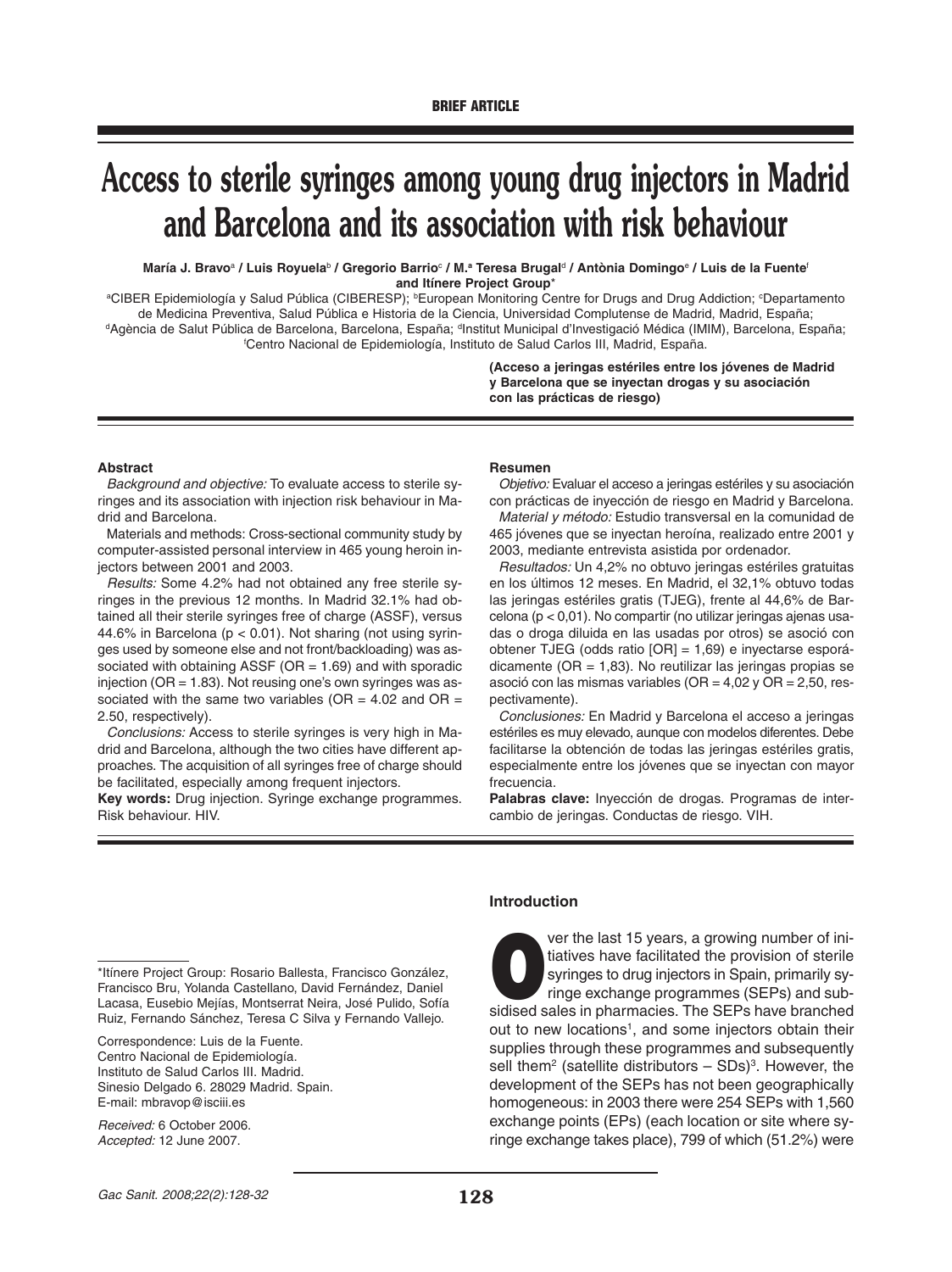|                                                        | n                 | Percentage   | р         |
|--------------------------------------------------------|-------------------|--------------|-----------|
| City                                                   |                   |              |           |
| Madrid                                                 | 60/185            | 32.1         | < 0.01    |
| Barcelona                                              | 115/258           | 44.6         |           |
| Current age                                            |                   |              |           |
| $\leq 25$                                              | 79/186            | 42.5         | <b>NS</b> |
| >25                                                    | 96/259            | 37.1         |           |
| Sex                                                    |                   |              |           |
| Male                                                   | 126/330           | 38.2         | <b>NS</b> |
| Female                                                 | 49/115            | 42.6         |           |
| Nationality                                            |                   |              |           |
| Foreign                                                | 139/374           | 37.2         | < 0.05    |
| Spanish                                                | 36/71             | 50.7         |           |
| Type of residence                                      |                   |              |           |
| Houses, flats, shanties, occupied houses               | 123/342           | 36.0         | < 0.01    |
| Streets, parks, no fixed abode and others              | 52/103            | 50.5         |           |
| Marginal or illegal activity to obtain money           |                   |              |           |
| Yes                                                    | 111/257           | 43.2         | 0.051     |
| N <sub>0</sub>                                         | 64/188            | 34.0         |           |
| Years of drug injection                                |                   |              |           |
| > 5                                                    | 91/234            | 38.9         | <b>NS</b> |
| $\leq 5$                                               | 82/206            | 39.8         |           |
| Educational level                                      |                   |              |           |
| Primary or lower                                       | 68/168            | 40.5         | <b>NS</b> |
| Higher than primary                                    | 106/276           | 38.4         |           |
| Employment status                                      |                   |              | <b>NS</b> |
| Working                                                | 52/136            | 38.2         |           |
| Not working                                            | 123/309           | 39.8         |           |
| Frequency of injection of any drug                     |                   |              |           |
| Habitual (weekly or more)                              | 122/339           | 36.0         | < 0.05    |
| Sporadic (less than once a week)                       | 50/100            | 50.0         |           |
| Most frequent location for drug injection              |                   |              |           |
| Private place (houses)                                 | 27/69             | 39.1         | <b>NS</b> |
| Squares, abandoned houses, cars, other                 | 41/92             | 44.6         |           |
| Place where drugs are sold and consumed                | 107/284           | 37.7         |           |
| Injected with syringes used by others (a)              |                   |              |           |
| Yes                                                    | 33/111            | 29.7         | < 0.05    |
| N <sub>0</sub>                                         | 139/322           | 43.2         |           |
| Used own or others' syringes to backload (b)           |                   |              |           |
| Yes                                                    | 33/111            | 29.7         | < 0.05    |
| N <sub>0</sub>                                         | 142/334           | 42.5         |           |
| Introduced the syringe into a recipient used by others |                   |              |           |
| Yes                                                    | 62/160            | 38.8         | <b>NS</b> |
| No                                                     | 113/284           | 39.8         |           |
| Cleaned skin with used cloths                          |                   |              |           |
| Yes                                                    | 1/16              | 6.3          | < 0.01    |
| N <sub>0</sub>                                         | 174/429           | 40.6         |           |
| Rinsed needles or syringes in liquid used by others    |                   |              |           |
| Yes                                                    | 18/53             | 34.4         | <b>NS</b> |
| N <sub>0</sub>                                         | 157/391           | 40.2         |           |
| Gave used syringes to others                           |                   |              |           |
| Yes                                                    | 18/78             | 23.1         | < 0.01    |
| No                                                     | 156/366           | 42.6         |           |
|                                                        |                   |              |           |
|                                                        |                   |              |           |
| Reused own syringes                                    |                   |              |           |
| Yes<br>No                                              | 81//289<br>94/155 | 28.1<br>60.6 | < 0.001   |

|  | Table 1. Proportion of young drug injectors who obtain all their sterile syringes free of charge, according to variables related |  |
|--|----------------------------------------------------------------------------------------------------------------------------------|--|
|  | with sociodemographics, injection, sexual behaviour and serological status (HIV, HCV). Itinere Project, 2001-03                  |  |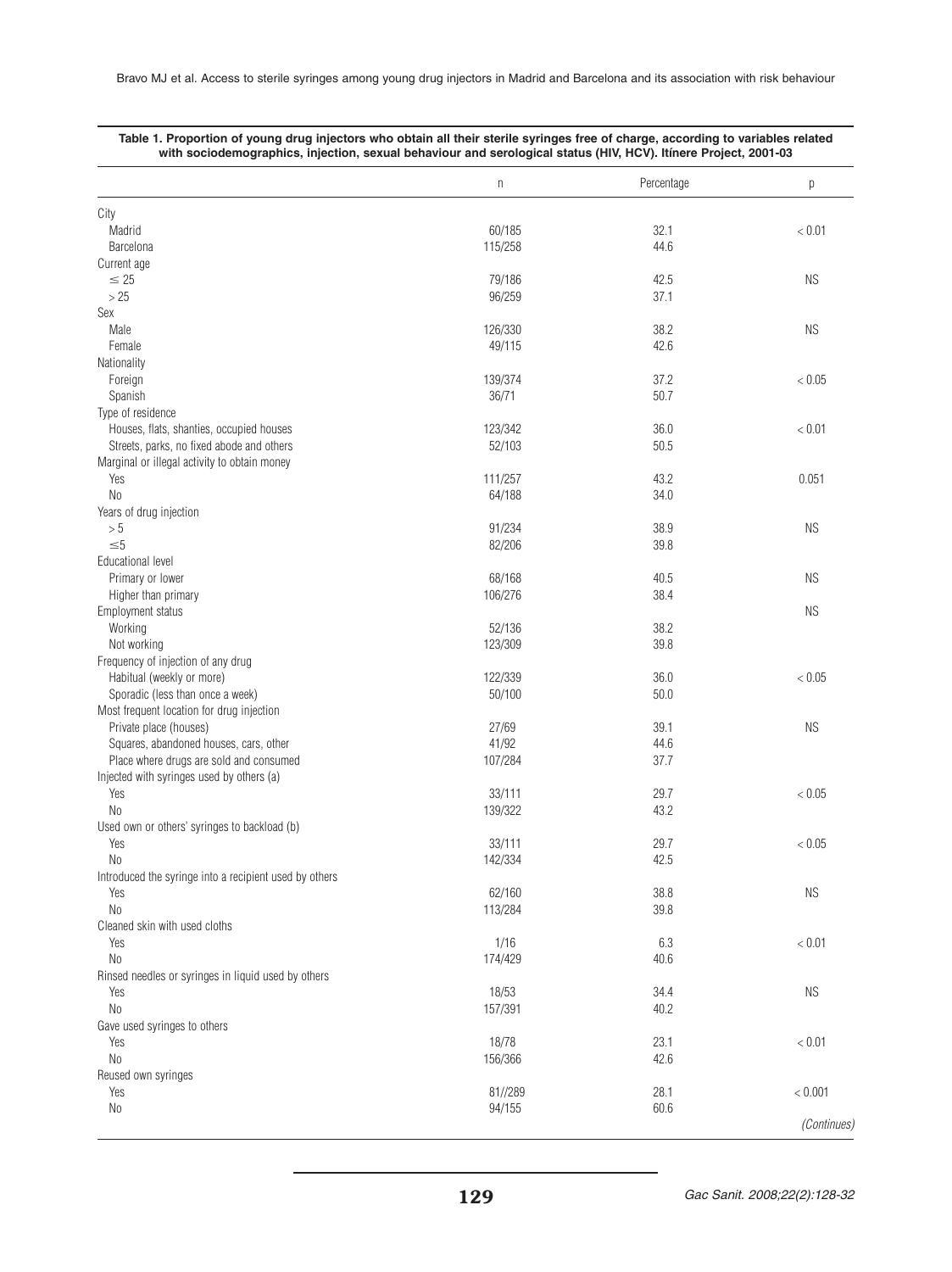|                                                                    | n       | Porcentage | р         |
|--------------------------------------------------------------------|---------|------------|-----------|
| Injected with syringes used by others or front/backloaded (a or b) |         |            |           |
| Yes                                                                | 56/176  | 31.8       | < 0.01    |
| N <sub>0</sub>                                                     | 119/269 | 44.2       |           |
| Exchanged sex for money, drugs or other merchandise                |         |            |           |
| Yes                                                                | 37/85   | 43.1       | <b>NS</b> |
| No                                                                 | 138/359 | 38.9       |           |
| HIV positive                                                       |         |            |           |
| Yes                                                                | 44/114  | 38.6       | <b>NS</b> |
| N <sub>0</sub>                                                     | 130/328 | 39.6       |           |
| <b>HCV</b> positive                                                |         |            |           |
| Yes                                                                | 124/324 | 38.3       | <b>NS</b> |
| N <sub>0</sub>                                                     | 49/117  | 41.9       |           |

**Table 1. Proportion of young drug injectors who obtain all their sterile syringes free of charge, according to variables related with socio-demographics, injection, sexual behaviour and serological status (HIV, HCV). Itínere Project, 2001-03** (continue)

HIV: Human immunodeficiency virus; HCV: Hepatitis C virus; NS: no statistical significance (p > 0.05). All practices refers to the last 12 months.

in Catalonia and 66 (4.2%) in the Community of Madrid<sup>1</sup>. Moreover, 664 pharmacies in Catalonia had an SEP, versus only 12 pharmacies in the Community of Madrid<sup>1</sup>. Free syringes could be obtained only in the SEPs and there were no subsidised sales.

In other countries, SDs have been shown to improve access to sterile syringes in certain places or at certain times<sup>4,5</sup> although these informal resources are associated with a greater risk of HIV infection than the use of more structured programmes<sup>4</sup>. The extent of SEP coverage is critical to assuring their effectiveness<sup>6</sup>.

The aim of this work is to describe the differences in access to sterile syringes among injectors in Madrid and Barcelona and to study sterile syringe access as a predictor of safer injection practices that may prevent the transmission of bloodborne infections.

#### **Materials and methods**

The methodology used in the ITÍNERE cohort has previously been described in detail<sup>7</sup>. Independently of the social services, 991 young adults (18-30 years old) were recruited in the cities of Madrid, Barcelona and Seville between April 2001 and December 2003. All participants had used heroin on at least 12 days in the previous 12 months and on at least 1 day in the previous 3 months. The present analysis was restricted to the 465 participants from Madrid and Barcelona who had injected the drug in the previous 12 months and who answered three pre-coded questions: 1) Of all the sterile syringes you have used in the last 12 months, how many did you obtain free of charge? 2) From what kind of organization or service did you obtain the most free syringes in the last 12 months? 3) Where did you buy most of the syringes you purchased during this same time period? The 2.5% of injection drug users who did not respond were excluded. Their profile did not differ significantly from the rest of the population in terms of the main variables. The questionnaire<sup>7</sup> was computer-assisted. Dried blood spot samples were also analysed (HIV, HCV).

The statistical significance of the differences was evaluated with the Chi square test for qualitative variables and by analysis of variance with subsequent comparisons with Scheffé's test for quantitative variables. Two dependent variables were explored separately in the logistic regression: «sharing» – injecting with used syringes or front/backloading (i.e., employing a used syringe to prepare the drug solution, which is then divided into one or more syringes for injection) and «reusing one's own syringes» – because these practices involve very different risks of transmitting infections and to avoid problems of co-linearity.

## **Results**

Most respondents were men (73.4%), born in Spain (84.9%), and without regular employment (69.2%); their mean age was 25.8 years (95% CI 25.5-26.1) and mean duration of injecting drug use was 6.5 years (95% CI 6.0-6.91). Some 86.5% had injected in the last 30 days. Injection in private places, such as flats or houses, was more frequent in Barcelona (19.3%) than in Madrid (11.4%), where it more often took place in open places (sites of drug sales or consumption, public squares, abandoned houses or similar places) ( $p < 0.05$ ).

Only 4.2% (20) had not obtained any free sterile syringes in the last 12 months, 1.9% in Barcelona and 7.4% in Madrid ( $p < 0.01$ ). These injectors differed from the rest of the sample in that they were more frequently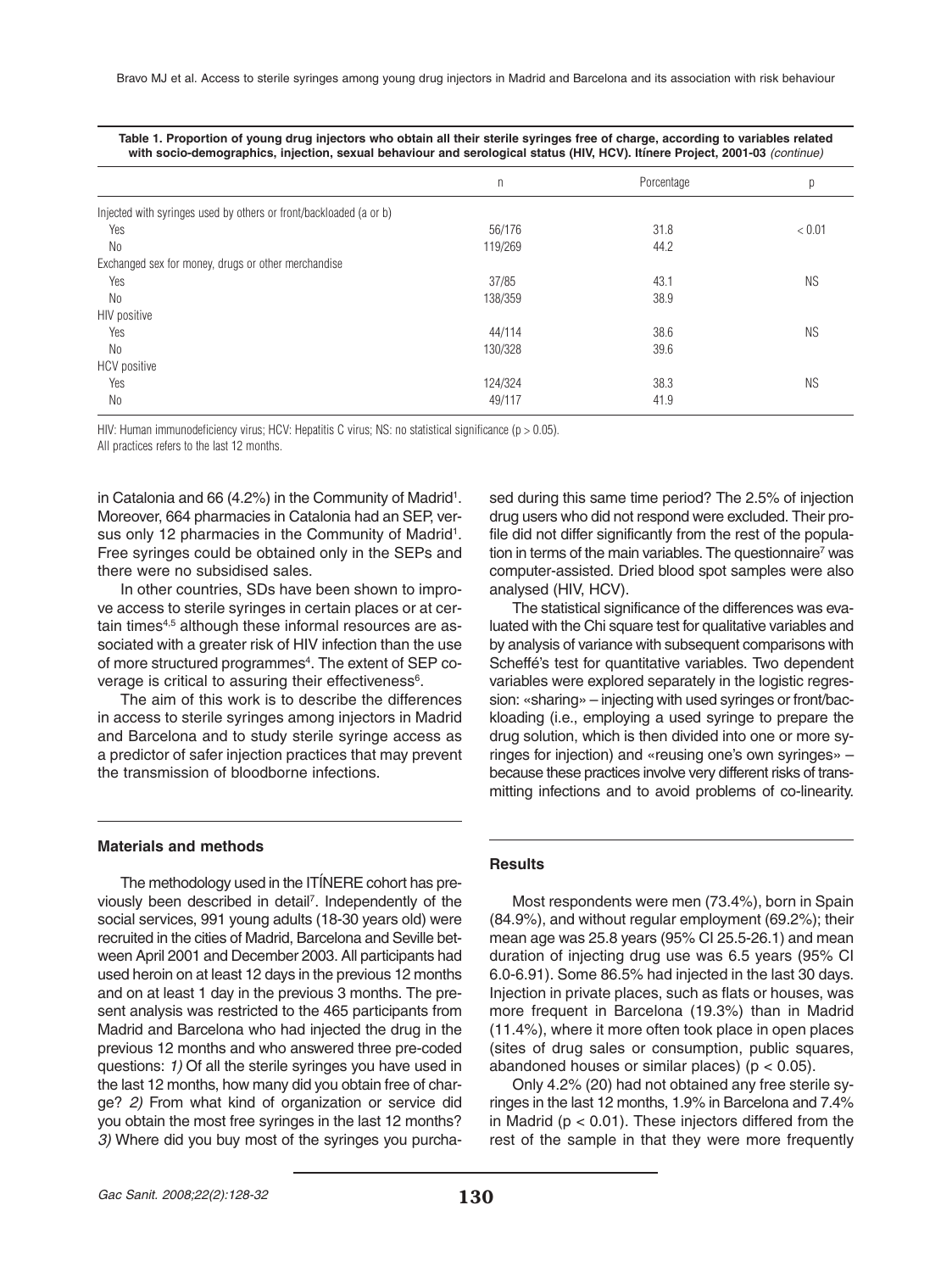women (45.0% vs. 25.8%; p=0.058) and sporadic users (61.1% vs. 22.8%;  $p < 0.001$ ), and they less often injected in places where drugs are sold or consumed  $(10.0\% \text{ vs. } 63.8\%; \text{ p} < 0.001).$ 

The way syringes were acquired – either all sterile syringes free of charge (ASSF) through SEPs or free plus purchased sterile syringes – was significantly associated with the city of residence. The proportion of drug users who obtained ASSF was smaller in Madrid than in Barcelona (table 1). In Barcelona, 62.8% obtained most of their free syringes from SEPs located in buses or vans, 20.5% from SEPs in pharmacies, 7.8% from SEPs at fixed locations, 5.7% through streetbased social workers or educators and 3.1% in other ways. In Madrid, the respective percentages were 82.5%, 0.5%, 8.7%, 2.7% and 5.5% (p < 0.001). Of those who had purchased syringes in the 12 months before the interview (286), 51.7% had bought them primarily in pharmacies and 48% in the street (67% and 32.4%, respectively, in Barcelona, vs. 34.8% and 65.2% in Madrid, p < 0.001). Obtaining ASSF was also significantly and positively associated with being Spanish, not having a fixed abode, injecting drugs sporadically and not exhibiting most of the injection risk behaviour investigated.

After adjusting for city, sociodemographic variables (sex, age, country of birth, educational level, employment status and type of residence), frequency of injection, years of injection, HIV and HCV status, prostitution and way of obtaining sterile syringes, «not sharing» (not injecting with used syringes and not front/backloading in syringes used by others) was associated with obtaining ASSF (OR = 1.69; 95% CI 1.11-2.56) and sporadic injection (OR = 1.83; 95% CI 1.11-3.03). Not reusing one's own syringes was associated with the same variables ( $OR = 4.02$ ; 95% CI 2.59-6.24; and OR = 2.50; 1.52-4.12, respectively) (table 2). Among those who purchased syringes, a significant association was seen between not reusing and buying most syringes in the street ( $OR = 1.85 95\%$  CI 1.02-3.34). Not sharing was not associated with the way syringes were purchased.

# **Discussion**

This is the first study of access to sterile syringes in a community sample of drug injectors in Spain. Free sterile syringes were found to be widely accessible in Madrid and Barcelona, which is consistent with the considerable increase in SEPs over the last 15 years<sup>1,2</sup>. However, there are important differences between the two cities: a smaller proportion obtained ASSF in SEPs in Madrid, where those who purchased syringes most often bought them in the street. Both findings are consistent with the much larger number of EPs in Barcelona<sup>8</sup> (141) than in Madrid (27-31; personal communication, Marta Franco) in 2003, and with the small number of pharmacies authorised for syringe exchange in the latter city<sup>1</sup>. It is possible that the number of syringes provided by the SEPs per year to each injector was not less in Madrid, but that a substantial proportion of syringes reach users through SDs and thus are not free of charge. It may also be that the number of free sterile syringes put into circulation in Madrid was too low to meet the demand. Although it is not easy to estimate coverage when the number of users is unknown, NGOs and local governments should make an effort in this regard. Furthermore, a certain balance should be maintained between structured programmes and informal resources that do not focus on transmitting preventive messages, do not collect used syringes, and do not fully guaran-

Table 2. Factors associated with not sharing syringes<sup>a</sup>, or not reusing one's own syringes among young heroin injectors. **Itínere Project, 2001-03. Multivariate logistic regression analysis**

|                                                          | Not sharing |               | Not reusing |               |
|----------------------------------------------------------|-------------|---------------|-------------|---------------|
|                                                          | 0R          | 95% IC        | 0R          | 95% IC        |
| Way sterile syringes were obtained                       |             |               |             |               |
| Free in SEP and purchased from pharmacy or in the street | 1.00        |               | 1.00        |               |
| All free in SEP                                          | 1.69        | $1.11 - 2.56$ | 4.02        | 2.59-6.24     |
| Frequency of injection                                   |             |               |             |               |
| Habitual (weekly or more)                                | 1.00        |               | 1.00        |               |
| Sporadic (less than once a week)                         | 1.83        | $1.11 - 3.03$ | 2.50        | $1.52 - 4.12$ |
| Marginal or illegal activities to earn money             |             |               |             |               |
| Yes                                                      | 1.00        |               | 1.00        |               |
| N <sub>0</sub>                                           | 1.59        | $1.04 - 2.43$ | 1.53        | $0.97 - 2.43$ |

a Not sharing syringes = not injecting with syringes used by others and not front/backloading. Reference period: last 12 months. Both models were adjusted by city, sociodemographic variables, years of injection, HIV and HCV serological status and prostitution. N.º of cases retained in each model = 439. SEP = Syringe exchange programs. CI: confidence interval.